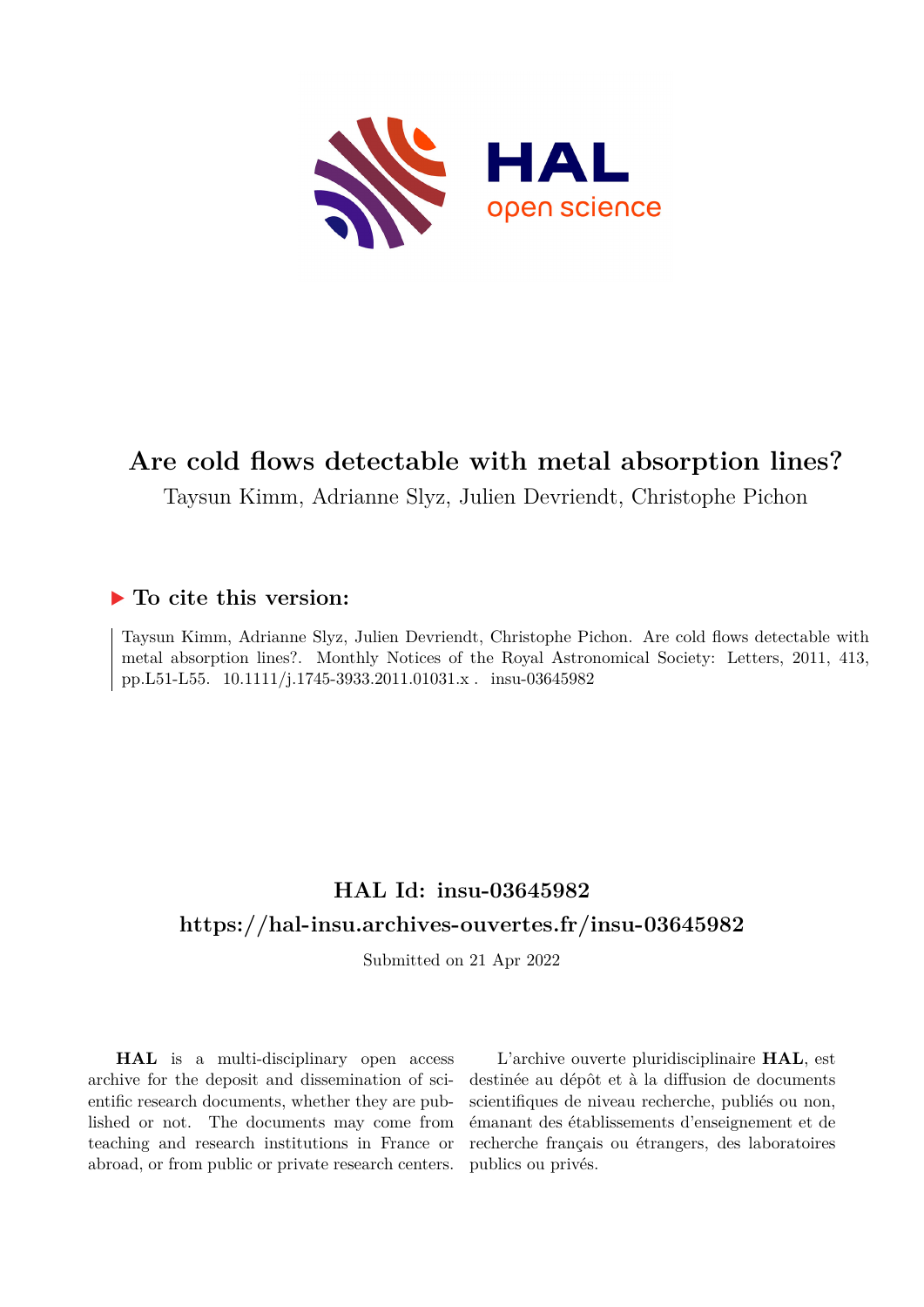## **Are cold flows detectable with metal absorption lines?**

Taysun Kimm,<sup>1\*</sup> Adrianne Slyz,<sup>1</sup> Julien Devriendt<sup>1,2</sup> and Christophe Pichon<sup>1,3</sup>

<sup>1</sup>*Department of Physics, Denys Wilkinson Building, Keble Road, Oxford OX1 3RH*

<sup>2</sup>*Centre de Recherche Astrophysique de Lyon, UMR 5574, 9 Avenue Charles Andre, F69561 Saint Genis Laval, France*

<sup>3</sup>*Institut d'astrophysique de Paris & UPMC (UMR 7095), 98 bis boulevard Arago, 75 014 Paris, France*

Accepted 2011 February 16. Received 2011 February 4; in original form 2010 November 30

#### **ABSTRACT**

Cosmological simulations have shown that dark matter haloes are connected to each other by large-scale filamentary structures. Cold gas flowing within this 'cosmic web' is believed to be an important source of fuel for star formation at high redshift. However, the presence of such filamentary gas has never been observationally confirmed despite the fact that its covering fraction within massive haloes at high redshift is predicted to be significant (∼25 per cent). In this Letter, we investigate in detail whether such cold gas is detectable using low-ionization metal absorption lines, such as  $C \text{II} \lambda 1334$ , as this technique has a proven observational record for detecting gaseous structures. Using a large statistical sample of galaxies from the MARENOSTRUM *N*-body+ adaptive mesh refinement (AMR) cosmological simulation, we find that the typical covering fraction of the dense, cold gas in 10<sup>12</sup> M<sub> $\odot$ </sub> haloes at *z* ~ 2.5 is lower than expected (∼5 per cent). In addition, the absorption signal by the interstellar medium of the galaxy itself turns out to be so deep and so broad in velocity space that it completely drowns that of the filamentary gas. A detectable signal might be obtained from a cold filament exactly aligned with the line of sight, but this configuration is so unlikely that it would require surveying an overwhelmingly large number of candidate galaxies to tease it out. Finally, the predicted metallicity of the cold gas in filaments is extremely low ( $\leq 10^{-3}$  Z<sub>O</sub>). If this result persists when higher resolution runs are performed, it would significantly increase the difficulty of detecting filamentary gas inflows using metal lines. However, even if we assume that filaments are enriched to  $Z_{\bigcirc}$ , the absorption signal that we compute is still weak. We are therefore led to conclude that it is extremely difficult to observationally prove or disprove the presence of cold filaments as the favourite accretion mode of galaxies using low-ionization metal absorption lines. The  $Ly\alpha$  emission route looks more promising but due to the resonant nature of the line, radiative transfer simulations are required to fully characterize the observed signal.

**Key words:** galaxies: formation – galaxies: high-redshift – galaxies: intergalactic medium – cosmology: theory.

#### **1 INTRODUCTION**

How galaxies get their gas is a longstanding issue. For decades, the standard theoretical picture of galaxy formation has stipulated that all gas accreted into dark matter haloes is shock heated before it radiatively cools and settles into a galactic disc (Silk 1977; Rees & Ostriker 1977, although Binney 1977 first suggested this need not be the case). This picture has recently been revisited by both analytic studies (Birnboim & Dekel 2003; Dekel & Birnboim 2006) and hydrodynamical simulations [both in one-dimension (Birnboim & Dekel 2003) and in three-dimensions within an explicit cosmo-

logical context (Kereš et al. 2005, 2009; Ocvirk, Pichon & Teyssier 2008, hereafter OPT08)]. These studies have established that in haloes below a critical mass shocks are unstable and cannot propagate outwards, so that cold diffuse gas and/or cold filaments can penetrate deep into the halo without experiencing shock-heating. In contrast, at the other end of the mass spectrum, very massive haloes easily sustain a virial shock that is stable against gas cooling so that diffuse/filamentary gas is shock heated to the virial temperature of the halo as it enters. Finally, at intermediate halo masses, either gravitationally shock-heated hot gas and/or a hot galactic wind coexist with cold inflowing filaments (OPT08): some dense cold filaments are stable against the pressure force exerted by the hot gaseous material. In other words, the vast majority of galaxy-sized host haloes, especially at high redshift  $(z > 2)$ , are predicted to be

<sup>-</sup>E-mail: taysun.kimm@astro.ox.ac.uk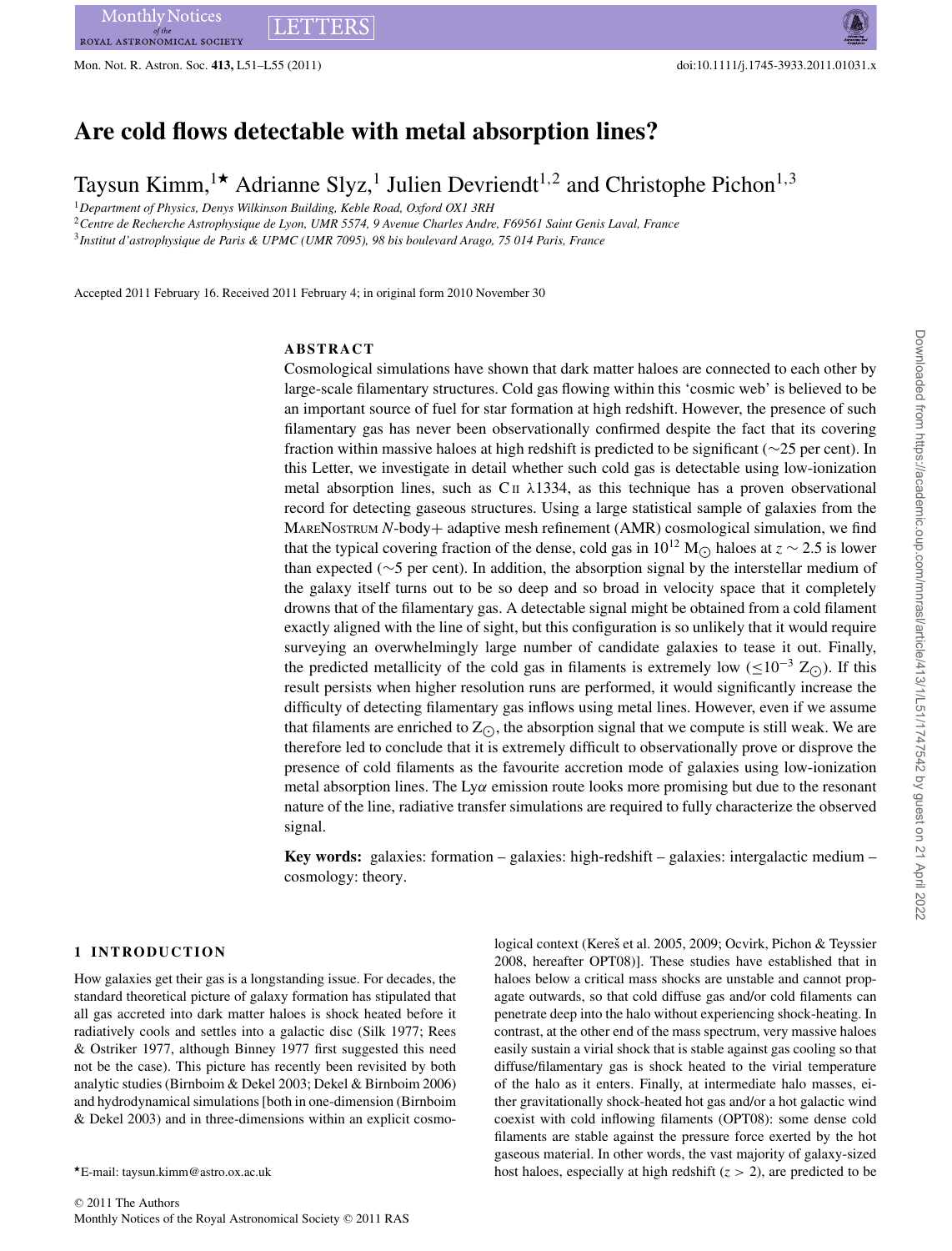threaded by cold gas filaments in a  $\Lambda$  cold dark matter model of structure formation. Therefore, the question which naturally arises is whether or not the existence of these cold gas filaments can be observationally confirmed, and by which technique.

Since the advent of high-resolution spectroscopy has enabled astronomers to study the kinematics of the intergalactic medium at high redshifts in a great details (e.g. Pettini et al. 2002; Adelberger et al. 2003; Shapley et al. 2003), and given the fact that cold gas is thought to flow into massive haloes ( $10^{12}$  M<sub> $\odot$ </sub>) at  $z = 2.5$  along filaments with velocities of  $\gtrsim 200 \,\mathrm{km \ s^{-1}}$  (Dekel et al. 2009), it is sensible to think that the spectra of Lyman-break galaxies (LBG; Steidel et al. 1996) might reveal these filaments as redshifted absorption features. Interestingly, a recent study reported that few LBGs show redshifted metal absorption lines, suggesting that inflowing gas in haloes with  $4 \times 10^{11} < M_{\rm vir} < 10^{12}$  M<sub> $\odot$ </sub> is rare (Steidel et al. 2010). Taken at face value, this appears to contradict the theoretical prediction that cold filaments are prominent in the vast majority of high-*z* haloes.

However, there exist a variety of reasons as to why these filaments should be very difficult to detect. The first of these is the covering fraction of the filaments. This is estimated in Dekel et al. (2009) to be around (∼25 per cent) for four massive haloes with *M*vir ∼  $10^{12}$  M<sub> $\odot$ </sub> in the HORIZON-MARENOSTRUM simulation, counting only relatively dense ( $N_{\rm H}$  > 10<sup>20</sup> cm<sup>-2</sup>) and cold ( $T$  < 10<sup>5</sup> K) gas within a radial distance  $20 < r < 100$  kpc from the central galaxy hosted by these haloes. Whereas 25 per cent is indeed a non-negligible covering fraction, its exact dependence on redshift and halo mass remains to be determined. For instance, Faucher-Giguére & Kereš (2011) also measured the covering fraction for a Milky Way type progenitor LBG in a smoothed particle hydrodynamic simulation but found a significantly smaller value (∼2 per cent). Secondly, lowionization lines can be produced not only by cold filamentary gas but also by a galaxy's interstellar medium (ISM), so that when using a single galaxy to probe the circumgalactic medium, distinguishing absorption produced by filaments from that produced by the ISM is the key to prove/disprove the presence of cold filaments. Thirdly, there is the geometry of the accretion: in order to produce a strong absorption signal, a filament needs to be well aligned with the line of sight to maximize its column density. Finally, there is the issue of metallicity: a metal-poor filament will be transparent to metal line observations.

The aim of this Letter is to quantify the aforementioned effects to better assess the detectability of the absorption signal produced by cold filaments. We show that the actual probability of detecting such flows with metal lines is much smaller than the high covering fraction derived in Dekel et al. (2009) would suggest due to (i) the low density and (ii) low metallicity of the filaments *compared with the densities and metallicites of the ISM of the host galaxy.*

#### **2 SIMULATIONS**

To investigate the statistical properties of cold filaments, we analyse the HORIZON-MARENOSTRUM simulation, carried out with the 1-yr *Wilkinson Microwave Anisotropy Probe* (*WMAP*1) cosmology (Spergel et al. 2003) using the adaptive mesh refinement code RAMSES (Teyssier 2002). Details of the simulation can be found in OPT08, Dekel et al. (2009) and Devriendt et al. (2010), so we just briefly describe the simulation setup and modelling strategy here.

The simulation follows the evolution of a periodic cosmological volume of comoving side length  $L = 50 h^{-1}$  Mpc, and contains 1024<sup>3</sup> dark matter particles with  $m_{dm} = 1.4 \times 10^7$  M<sub>( $\odot$ </sub>). Dark matter haloes are identified using the ADAPTAHOP algorithm (Aubert,

Pichon & Colombi 2004; Tweed et al. 2009), resulting in 3419 haloes with  $M_{\text{vir}} \ge 10^{11} \text{ M}_{\odot}$  at  $z = 3.8$  and 6456 haloes at  $z =$ 1.5. The spatial resolution of the simulation is kept fixed at around 1 *h*−<sup>1</sup> kpc physical over the entire redshift range.

Gas in the simulation can radiatively cool by atomic processes down to  $10^4$  K (Sutherland & Dopita 1993). A fraction of the cold and dense gas ( $n<sub>H</sub> > 0.1$  cm<sup>-3</sup>) turns into stars following the Schmidt–Kennicutt law (Kennicutt 1998), and massive stars explode as Type II supernovae, redistributing energy and metals into the interstellar/intergalactic medium. The Sedov Blast wave solution is adopted for supernova explosions (Dubois & Teyssier 2008), and reionization is implemented by instantaneously turning on a uniform UV background at  $z = 8.5$  (Haardt & Madau 1996).

#### **3 RESULTS**

#### **3.1 Covering fraction of dense gas**

OPT08 showed that the transition mass  $(M<sub>stream</sub>)$  separating cold from hot dominated accretion increases with increasing redshift. According to these authors, by  $z \sim 2.5$ , the cold streams feeding massive haloes  $(M_{200} \gtrsim 3 \times 10^{11} \,\mathrm{M_{\odot}})$  begin to disappear, but based on measurements of a handful of haloes in the HORIZON-MARENOSTRUM simulation at  $z \sim 2.5$ , Dekel et al. (2009) find that some massive haloes with  $M_{200} \sim 10^{12} \,\mathrm{M}_{\odot}$  still show high covering fractions ( $\lesssim$ 25 per cent) of dense ( $N_{\rm H}$  > 10<sup>20</sup> cm<sup>−2</sup>) and cold  $(T < 10^5 \text{ K})$  inflowing gas within  $20 < r < 100 \text{ kpc}$ . In order to obtain statistically significant results on the covering fraction in the HORIZON-MARENOSTRUM simulation, we analyse *all* the haloes in the simulation and show the results in Fig. 1. Using the complete sample, we find that the average covering fraction of haloes with  $M_{200} \sim 10^{12}$  M<sub>○</sub> at  $z = 2.5$  is ~5 per cent, about a factor of 5 less than the covering fraction reported in Dekel et al. (2009) for their sub-sample of  $M_{200}$  ~ 10<sup>12</sup> M<sub>○</sub> haloes at  $z \sim 2.5$ . We note that this lower value is more consistent with the recent findings of



**Figure 1.** The covering fraction of cold ( $T < 10^5$  K) and dense ( $N_H$ )  $10^{20}$ ) gas within  $20 < r < 100$  kpc physical as a function of the virial mass of haloes  $(M_{200})$ . Different colours indicate the covering fractions at different redshifts. Solid lines include the contribution from the ISM of satellite galaxies to the covering fraction. To exclude this latter contribution, we also plot the covering fraction with upper density cut ( $10^{20} < N_{\rm H} <$  $10^{21}$  cm<sup>-2</sup>, dotted lines). Error bars correspond to the interquartile range  $(25 \le f \le 75$  per cent). For a given halo mass, haloes at higher redshift show larger covering fractions. This can be understood in terms of the rapid development of a virialized hot medium between  $z = 3.8$  and 2.5.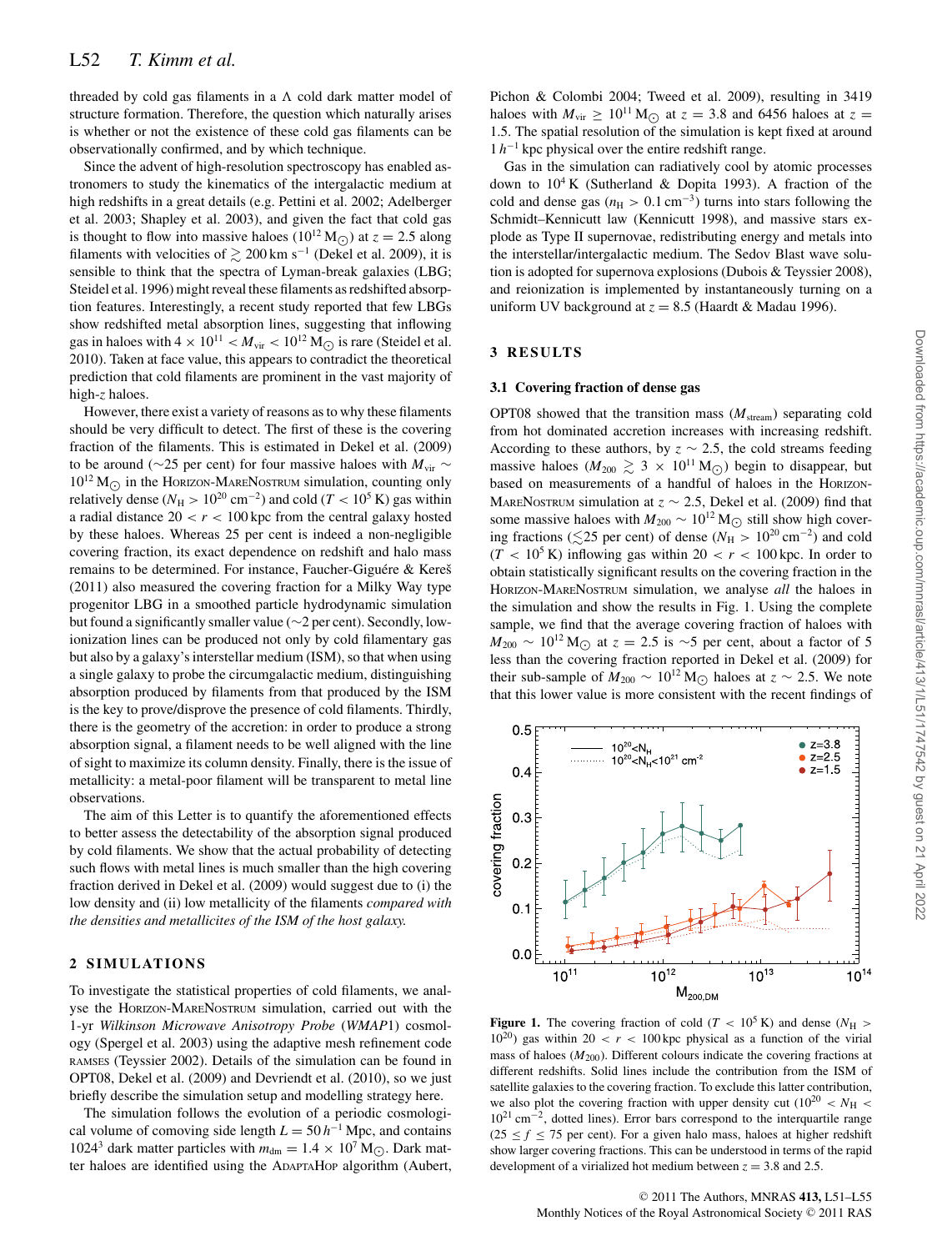Faucher-Giguére & Kereš (2011). However, whilst low covering fractions (∼5 per cent) are computed for most haloes at redshifts *z*  $\le$  3, those of higher redshift (*z* ∼ 3.8) haloes are much larger (∼25 per cent), as can be seen in Fig. 1. This strong redshift evolution in the covering fraction of cold filaments between *z* ∼ 3.8 and ∼ 2.5 reflects the aforementioned rapid transition from cold to hot dominated accretion. We note that these results are consistent with the OPT08 value of  $\sim 10^{13}$  M<sub>○</sub> for *M*<sub>stream</sub> at  $z = 4$ .

An interesting feature present in Fig. 1 is that the covering fraction is higher in more massive haloes at a given redshift. This seems to contradict previous findings (OPT08) that the small haloes are mainly fed by cold mode accretion. It should be noted, however, that the covering fraction shown in Fig. 1 does not account for the accretion of cold, *diffuse* gas (cold gas with lower column densities) which is only present in haloes with masses incapable of sustaining a virial shock at all. Indeed, these small haloes are usually located within (or around) filaments whose density is low, whereas the filaments around more massive haloes tend to be denser. Furthermore, in massive haloes, satellite galaxies contribute more importantly to the covering fraction, as do extended, warped, galactic discs and dense gas bridges which result from tidal interactions between galaxies. These latter effects partly explain the trend, but the primary driver of the covering fraction increase with halo mass is the density of the accreted gas, which is higher in more massive haloes. Fig. 1 (dotted lines) substantiates this claim by showing how the covering fractions drop when the very dense gas ( $N_H > 10^{21}$  cm<sup>-2</sup>) which belongs to the ISM of satellite galaxies is excluded from the measurement.

#### **3.2 C II absorption**

In order to more carefully investigate the possibility of detecting cold filaments using metal absorption lines, we compute the strength of the C<sub>II</sub> $\lambda$  1334 absorption. Our choice of line is dictated not only by the temperature of the filamentary gas which is not high enough to significantly produce more highly ionized metallic elements such as CIV, but also because it is empirically known to yield the strongest absorption feature (Steidel et al. 2010). We do not attempt to model absorption by  $C$ II accurately which would require detailed radiative transfer, but instead derive an upper limit by making several extreme assumptions. First, we assume that all the carbon present in filaments is eligible for the C $\scriptstyle\rm II$   $\lambda$ 1334 transition. Secondly, we use the solar abundance ratio ([ C/Z ] $\odot \simeq 0.178$ ; Asplund et al. 2009) to obtain the carbon column density for a given metallicity in the simulation. The optical depth of a grid cell is computed as  $\tau =$  $\sigma$ <sub>CII</sub> *n*<sub>CII</sub>  $\Delta l$ , where *n*<sub>CII</sub> is the carbon number density,  $\Delta l$  is the size of the grid cell and  $\sigma$ <sub>CII</sub> is the cross-section for the line transition, which is calculated as  $\sigma_{\text{CH}} = (3\pi \sigma_{\text{T}}/8)^{1/2} f \lambda_0 \simeq 1.5 \times 10^{-18} \text{ cm}^2$ . Here,  $\sigma_{\rm T}$  is the Thomson cross-section,  $\lambda_0$  is the rest-frame wavelength of the transition and *f* is the corresponding oscillator strength. We then correct the optical depth by assuming that each grid cell has a Gaussian velocity distribution with a dispersion ( $\sigma_{1D}/2$ ), which is obtained from the line-of-sight velocity dispersion ( $\sigma_{los}$ ) computed using the closest 27 neighbouring cells. We have tested the validity of the correction by using a high resolution in the NUT series (12 pc resolution; Devriendt et al. in preparation), and found that this procedure yields an accurate approximation of the maximum absorption strength and full width at half-maximum (FWHM) of the absorption profile that one would derive by using a much higher number of resolution elements. Finally, stars are assumed to dominate the UV emission, and we use the Maraston (2005) spectral energy distributions to derive the continuum flux around  $\lambda \sim 1334$  Å, which depends on their mass, age and metallicity. The emission from each star particle in the galaxy is then used to estimate an observed flux, as attenuated by intervening gas present along the line of sight. Note that only the flux emitted by the central  $10 \text{ kpc}^2$  of a galaxy is used to compute the absorption line so as to mimic the observational resolution of FWHM  $\simeq 0.40$  arcsec for galaxies at  $z \sim 2$  (Steidel et al. 2010).

Fig. 2 shows the H<sub>I</sub> column density map, projected metallicity distribution and the corresponding absorption profile for a galaxy residing in a  $M_{200} \sim 10^{12} \,\text{M}_\odot$  halo at  $z \sim 3.8$ . A dense filament is clearly seen not only in the H column density map, but also in the metallicity map, with metallicity ( $\sim$ 10<sup>-4</sup> to 10<sup>-3</sup> Z<sub>∩</sub>). The filamentary gas is receding from the observer; hence if detectable it should produce a redshifted absorption line. However, it turns out that the absorption signal is dominated by the ISM of the galaxy. When the absorption due to the ISM is arbitrarily removed by neglecting the



Figure 2. An example of the contribution from filamentary gas to the C<sub>II</sub> λ1334 absorption. Upper panels show the hydrogen column density and mass-weighted metallicity distributions for a 10<sup>12</sup> M<sub> $\odot$ </sub> halo at  $z \sim 3.8$ . A cold filament is indicated on the left-hand panel, which is receding from the observer and therefore should produce a redshifted absorption line. A white square denotes the central  $\sim$ 10 kpc<sup>2</sup> region over which the absorption spectrum is obtained. Bottom panel shows an absorption profile of this galaxy (thick grey solid line). We also compute the absorption without the central disc by neglecting the opacity of central cells ( $r \le 0.1r_{200}$ ) (green solid line) and absorption without the outer gas  $(r > 0.1r_{200})$  (blue dashed line). Also included is the absorption produced when the outer gas ( $r > 0.1$ ) *r*200) is assumed to have solar metallicity in the absence of the central disc (red dotted line). It can be seen that the contribution from the filament to the low-ionization metal line is negligible compared to that of the ISM of the galaxy in every case. An uncorrected spectrum is included to show the effect of the correction applied to the velocity distribution of gas (thin solid grey line).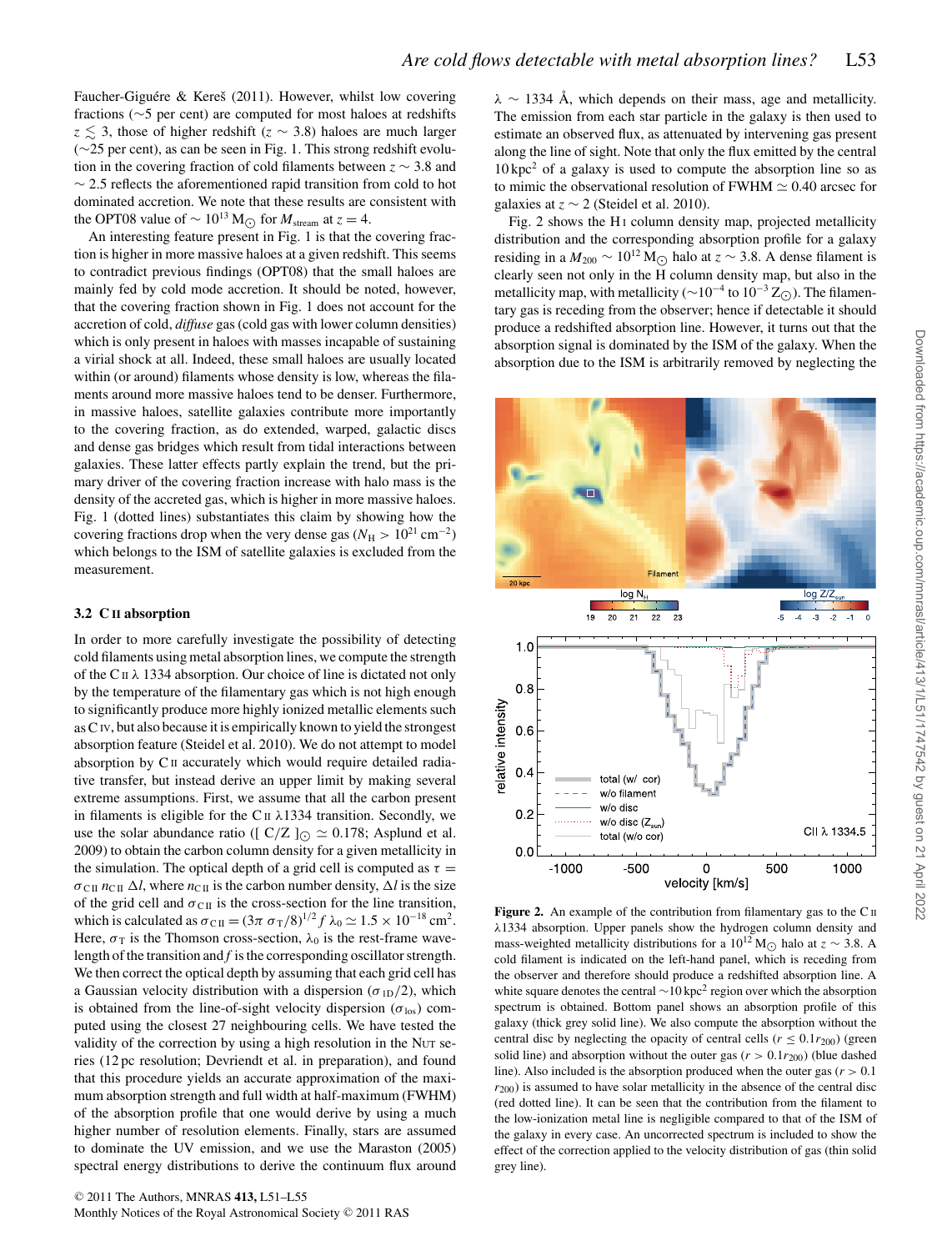

**Figure 3.** Stacked absorption profiles of massive galaxies ( $M_{200} \geq$  $10^{12}$  M<sub>(c)</sub>) at  $z = 3.8$  (left) and  $z = 2.5$  (right). We take six projections  $(+ x, - x, + y, - y, + z, - z)$  for 132 galaxies at  $z = 3.8$  and 386 galaxies at  $z = 1.5$ . The stacked spectra are obtained by taking the mean of the normalized intensity. We also show the absorption spectra expected when only a fraction (1 per cent) of the ISM carbon is assumed to produce the absorption (blue lines, see the text). The contribution from the outer regions (i.e. filament if any) is negligible in the absorption profile.

opacity from the gas inside the central gas disc ( $r < 0.1$   $r_{200}$ ), the absorption feature vanishes (green line). Even when the gas outside  $r > 0.1$   $r_{200}$  is assumed to have solar metallicity, the absorption strength is still much smaller (red dotted line) than the absorption produced by the galaxy's ISM (grey and blue dashed lines). This strongly suggests that the primary reason why it is so difficult to detect the cold filament is that the density of the filamentary gas is much lower than that of the galaxy's own ISM. As a result, and since the two absorption lines are not well enough separated in velocity space, the filament absorption signal is completely swamped by the high level of ISM absorption in the red wing of the line.

In order to see if we can bring out the filamentary signal by stacking absorption profiles, we analyse the absorption spectra of 132 and 386 massive galaxies ( $M_{200} \ge 10^{12}$  M<sub>(c)</sub>) at  $z = 3.8$  and  $z = 2.5$ , respectively, along six projections  $(+x, -x, +y, -y, +z,$  $-z$ ) and find that the optical depth for the C II  $\lambda$ 1334 transition by the filaments is fundamentally small regardless of redshift. Fig. 3 shows that the stacked (mean) absorption strength is unaffected by the presence of filaments. To check whether the signal from filaments could potentially become noticeable if the ISM was less metal-enriched, we also examined the case where only a tiny fraction (1 per cent) of the carbon in the ISM is eligible for the C II transition (blue lines in Fig. 3), but the difference between absorption profiles resulting from all the gas along the line of sight versus the case where we exclude the gas in the central region  $(r < 0.1 r_{200})$  is still minute. Therefore, we conclude that the presence of cold filaments is very difficult to confirm with low-ionization metal absorption **lines** 

The optical depth of filaments may be underestimated due to the finite resolution of the HORIZON-MARENOSTRUM simulation. For example, the density of the filamentary structure at  $z = 7$  in the HORIZON-MARENOSTRUM simulation (0.005  $\leq n_H \leq 0.1$ ) is more than an order of magnitude lower than that of the NUT simulation  $(0.1 \le n_{\rm H} \le 1)$  where the filaments are fully resolved (Powell et al. in preparation). However, this increase does not suffice to produce a strong absorption signal. Moreover, we find that the increasing resolution affects the ISM density more considerably (it becomes more than four orders of magnitude higher in the NUT than in the

HORIZON-MARENOSTRUM simulation). As a consequence the ISM causes a stronger absorption signal, which more than compensates the increased contribution from the cold filament.

It should also be noted that finite resolution affects the metallicity of the filamentary gas, so that in the real Universe its metallicity may be higher than the values ( $\sim$ 10<sup>-4</sup> to 10<sup>-3</sup> Z<sub>∩</sub>) we report for the HORIZON-MARENOSTRUM simulation. Indeed, our simulation cannot resolve all the small galaxies that might pollute the pristine filamentary gas. Besides, it is well known that the energy from supernovae will artificially be dissipated when simulations are run with an insufficient level of resolution. Indeed, in such a case, supernovae only explode in dense grid cells, resulting in substantial radiative losses and negligible momentum transfer to the surrounding gas. Under these circumstances, metals cannot disperse properly. For comparison, the ultra-high-resolution NUT simulation indicates that the metallicity of the filamentary gas around a  $\sim 10^9$  M<sub> $\odot$ </sub> galaxy can reach values up to  $10^{-2} Z_{\odot}$  already at  $z \simeq 7$ . Yet, such an increase in metallicity would still be inconsequential for the absorption spectra. Furthermore, we believe that the metallicity in the filaments is not likely to rise appreciably beyond these values, because most of the supernova ejecta escape in a direction perpendicular to that of the elongated filament, which makes it difficult to efficiently enrich the filamentary gas with metals (Geen, Slyz & Devriendt in preparation). However, for the sake of completeness, in Fig. 2 we present the case of a halo for which the gas outside  $r > 0.1 r_{200}$  is arbitrarily assumed to have solar metallicity. We find that the absorption strength of the filament (red dotted line) is still much smaller than the absorption produced by the galaxy's ISM.

#### **4 CONCLUSIONS AND DISCUSSION**

Cosmological simulations predict that high-*z* galaxies grow by acquiring gas from cold streams (Dekel et al. 2009), but no observational confirmation has been obtained yet. Based on a statistical sample from the HORIZON-MARENOSTRUM simulation, we argue that low-ionization metal absorption features, such as  $C \text{II} \lambda 1334$ , arising from intervening cold filaments are extremely hard to distinguish from absorption by the ISM of high-*z* star-forming galaxies. This is primarily because the optical depth for the low-ionization transition from cold filamentary gas is minuscule, compared with that of the ISM of the host galaxy. Moreover, the filamentary absorption is not redshifted enough with respect to the ISM absorption, so that the residual ISM absorption in the red wing of the line is still prominent. This small optical depth of filaments mainly finds its source in the intrinsically low densities and metallicities of the cold gas when compared to those of the galaxy's ISM. Another factor is the geometry of the flow which lowers the probability of detecting filaments as their column density will rarely be maximized by being aligned with the line of sight.

As an alternative to using a single galaxy, one could probe circumgalactic regions by using a paired background galaxy. This method alleviates the importance of ISM absorption since when probing circumgalactic regions in this way, the absorption by the ISM of the foreground galaxy will occur at a different spatial position from that produced by filaments. Unfortunately, the rare occurrence of suitable foreground–background galaxy pairs makes it difficult to probe more than one line of sight per foreground galaxy. As a result, high-resolution individual spectra are hard to obtain and one has to resort to stacking the spectra of multiple galaxies (Steidel et al. 2010). Contrary to what might be expected, stacking will wash out the cold filament absorption signal since absorption by inflowing gas does not neatly separate from that caused by outflows as was